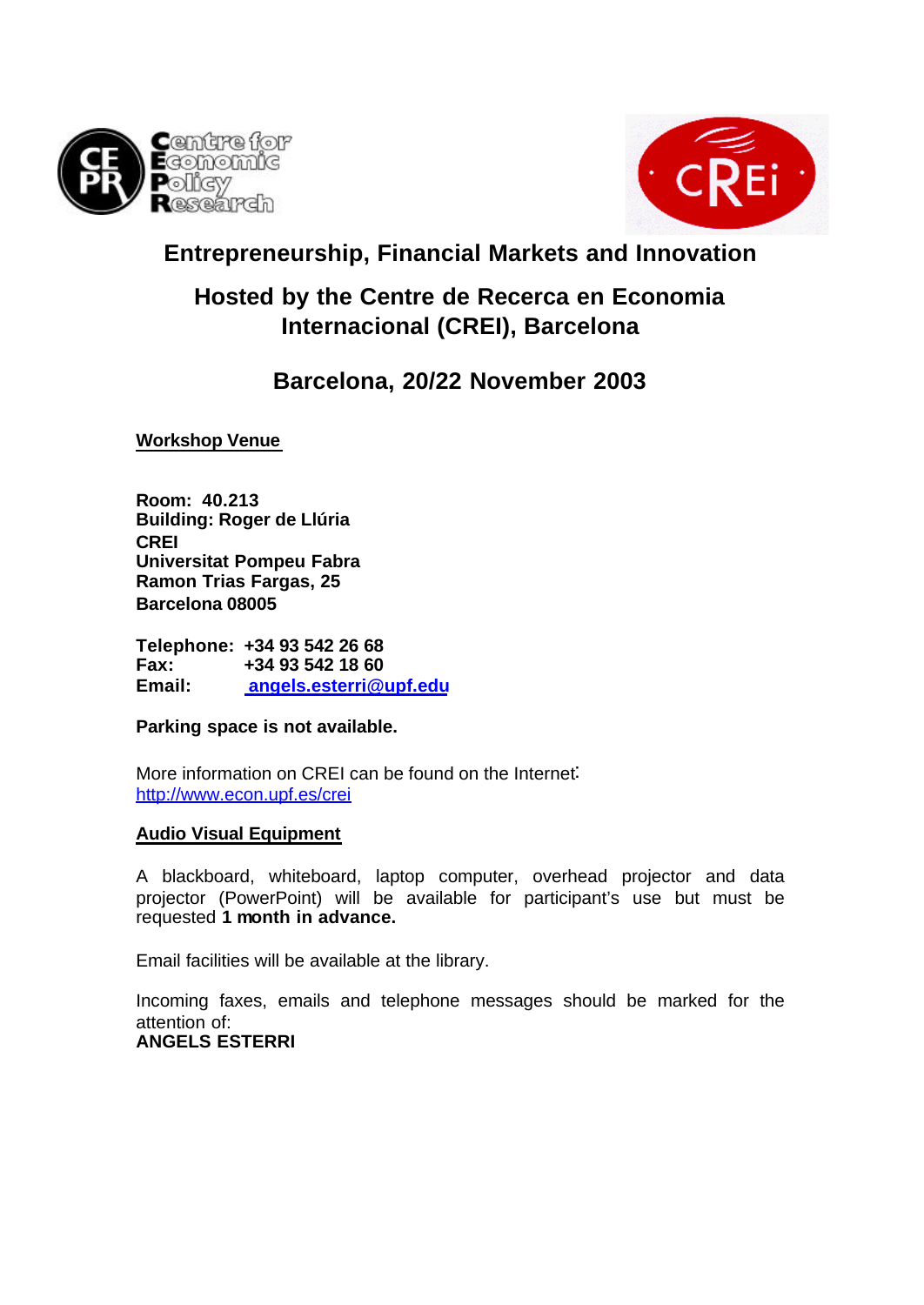#### **Accommodation**

As agreed the organizers will pay in advance for up to three nights accommodation for participants. However, incidental expenses such as the mini bar, telephone or any other service offered by the hotel will not be covered and should be paid for on departure. Those participants who do not have accommodation funding should settle their own bills upon departure.

Accommodation has been reserved at the following two hotels (a rooming list detailing which hotel you will be staying in will be made available on the conference website):

#### **1) Park Hotel Av. Marques de L'Argentera, 11 08003 BARCELONA**

**Telephone: +34 933 196 000 Fax: +34 933 194 519**

The Park Hotel is a three star hotel located in Barcelona's old-town, close to the Olympic Harbour, the gothic quarter and the Picasso museum.

The 91 rooms are all equipped with private bathroom, air conditioning, direct dial telephone, mini bar, colour TV, safety deposit box and hairdryer.

There are no car-parking facilities at the hotel.

Participants requiring double occupancy and/or extra nights accommodation do so at their own expense – Single rooms cost  $\epsilon$ 112,35 per night including breakfast, a double room is €144,45. All major credit cards are accepted

**2) Researchers Residence Campus del Mar Passeig Salvat Papasseit, 4 08003 BARCELONA**

**Telephone: +34 933 904 000 Fax: +34 933 106 627**

The researchers residence accommodates 150 rooms laid out as single (120) for students and includes rooms for teachers and professors (30).

All of the rooms include a fitted kitchen, complete bathroom, heating, telephone and free Internet connection.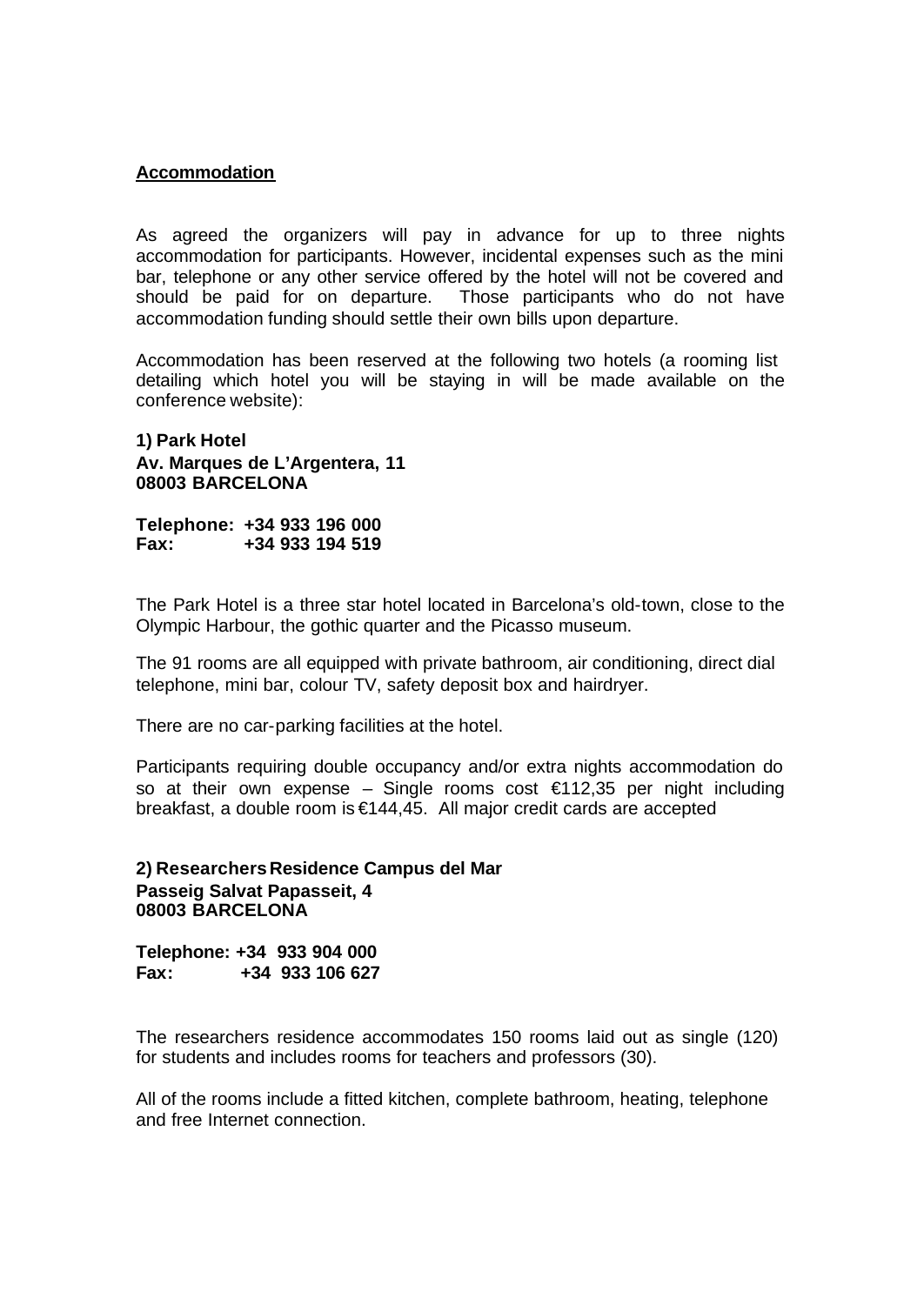The Residence is located in the district of Barceloneta, just 5 minutes away from the beach and the Olympic Village, and very close to the *Campus of the Ciutadella* of the UPF premises. Transportation services to and from the city centre are extremely good, as the Line 4 Metro Station of Barceloneta is very close. In addition, several Bus link this area to other parts of the city; these are the closest bus stops: 17, 36, 39, 45, 57, 59 and 64.

Double room, single use cost during week days €60 per day and €48 on weekend days.

#### **Directions**

#### **Airport to Hotel**

The Airport, **El Prat** is located 20 kilometres from Barcelona city centre. There is a regular bus and train link from the airport to the city. Participants should disembark at the **Plaça Catalunya**.

The nearest metro station to both hotels is Barceloneta (on Line IV). If you arrive by bus or train you can take metro there. You should take Line I from Placa Catalunya to "Urquinaona" station and switch to line 4 to Barceloneta – see the attached map for details.

#### **Aerobus**

This bus leaves the airport every 15 minutes stopping at Plaça Catalunya, Passeig de Gracia and Plaça Espanya. The journey time is 30-45 minutes and will cost 3,50 Euros.

#### **Train**

The line you should take is the RENFE. A train departs every 30 minutes which stops at Barecelona Sants, Plaça Catalunya and Arc de Triomf and Clot. The journey time is 25 minutes and will cost 3.5 Euros.

#### **Taxi**

A taxi ride to the city centre will take approximately 20-30 minutes depending on traffic and the approximate cost is 15 Euros.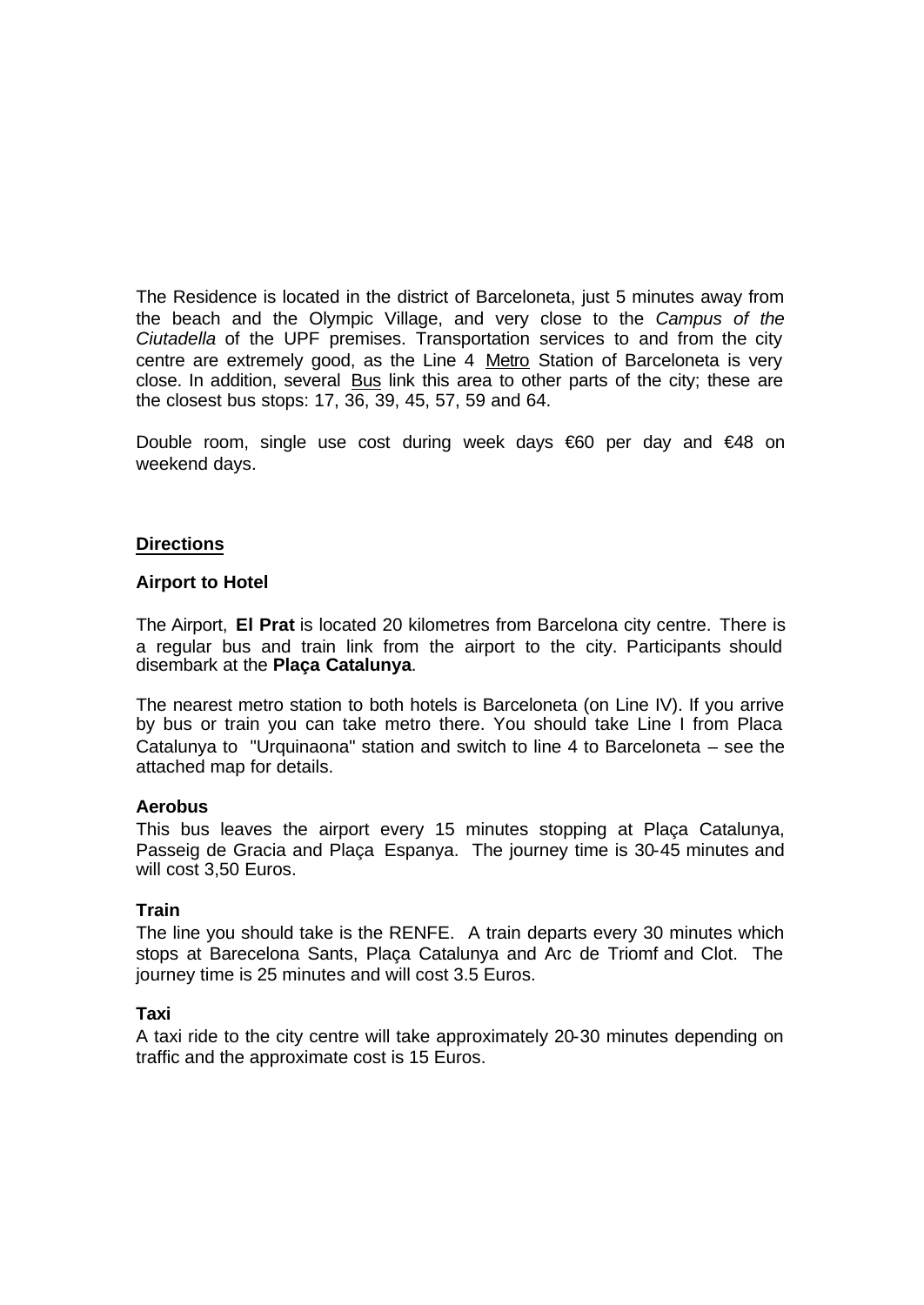#### **Meals**

For participants staying at the Residence you should make independent arrangements for breakfast. For those who have been offered funding we will reimburse up to €10 per day for breakfast.

. Further details regarding meals will be provided in due course.

#### **Local Contact**

Should you need to contact someone after your arrival in Barcelona, please contact:

**Angels Esterri CREI-UPF Ramon Trias Fargas 25 – 08005 Barcelona**

**Telephone: 34 93 542 2668 Fax: 34 93 542 1860 Email:** angels.esterri@upf.edu

#### **About Barcelona**

A leading European centre, Barcelona is a substantial, thriving port. The regional capital of Catalonia, Barcelona is officially Spain's second city, yet she retains her historical role as the premier business, industrial and commercial centre of Spain.

After some years of decline, the 1990s have witnessed a great urban revival in Barcelona, spurred on by the hosting of the Olympic Games in 1992. Throughout the city centre, streets and buildings have been restored to their former glory and public services - most notably transportation - have been modernised. Modern Barcelona offers eclectic shopping facilities, from sophisticated boutiques and department stores to offbeat street markets. There's also a huge choice of bars, cafés and restaurants to cater for every taste and purse.

Dominated by flamboyant boulevards and outstanding architecture, Barcelona is a city of civic pride and elegance. The originality and unique identity of the city is perhaps best expressed in the distinctive Art Nouveau architecture of Antoni Gaudí, or Gothic gems such as the Cathedral. The city also boasts some impressive cultural facilities including several Picasso collections. There's also the Fundació Joan Miró, the Museum of Catalan Art and the brand new Museu d'Art Contemporani. Music lovers should be pleased to hear that Barcelona's premier concert venue, the Gran Teatre del Liceu, has recently been completely refurbished.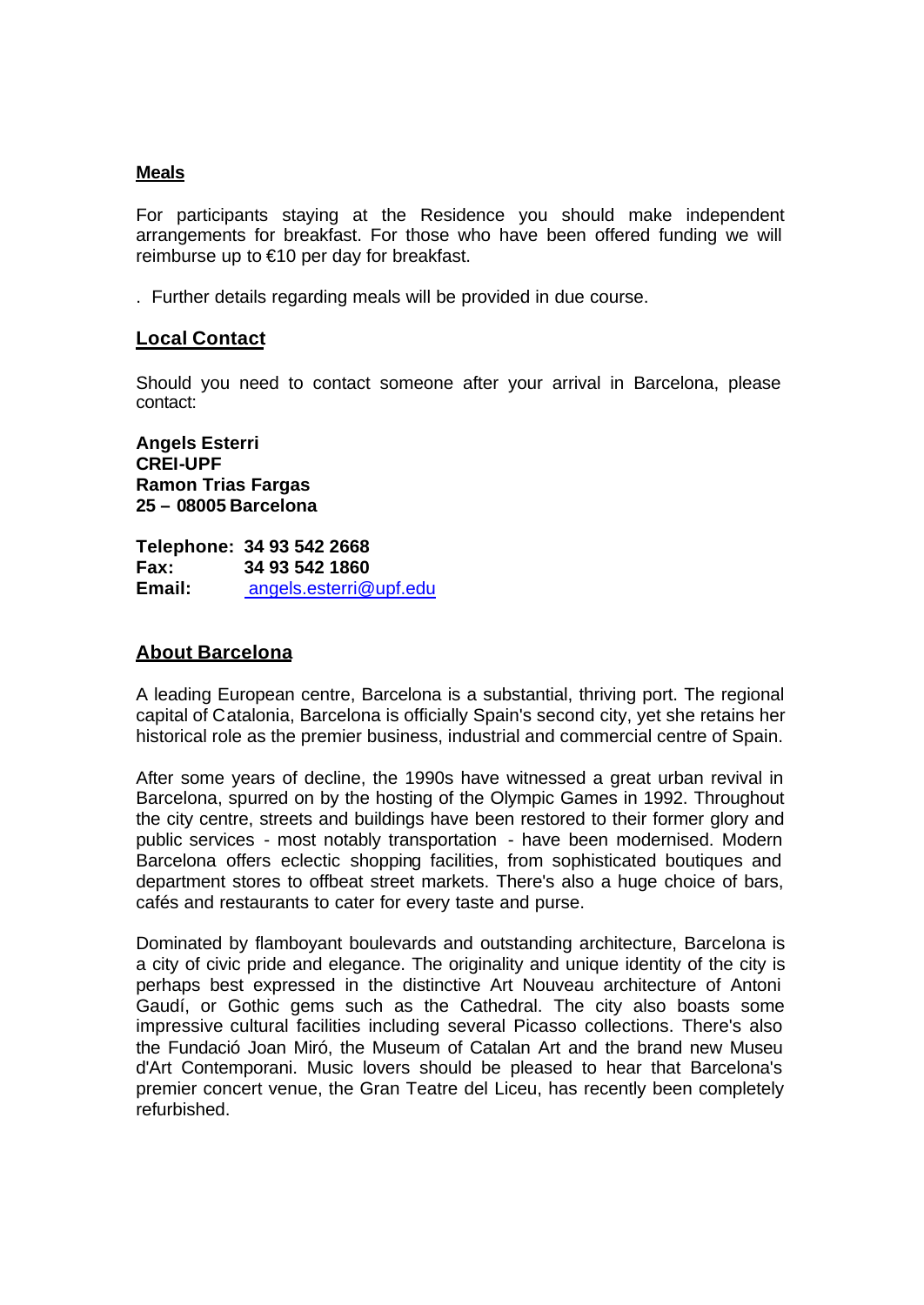### **Essential Sights**

Through the work of Antoni Gaudí, Barcelona offers some of the most fantastic modern architecture to be found anywhere in the world. Visiting the Sagrada Família church should be a must for any visitor. This interesting complex of spires and walls can be found some way north east of the Plaça de Catalunya. Be sure to climb the 100-meter high tower and to visit the interesting Gaudí museum inside the temple. The Parc Güell is also a must. This, a sort of Gaudí fantasy land, also contains a museum and showcases some Gaudí furniture. Seeing the world class museums Museu Picasso and the Fundació Joan Miró should also be a priority. Both are excellent showcases of each artist's work. The Fundació Joan Miró can be found at the Parc de Montjuïc, whilst the Museu Picasso is located at the Carrer de Montcada.

If you enjoy shopping, you shouldn't miss Barcelona's famous street markets. The best are the Els Encants, a good second-hand market at Plaça de les Glòries Catalanes; the antiques market on Plaça Nova; and the crafts market at Plaça de Sant Josep Oriol. Barcelona's buzzing nightlife tends to be at its busiest in the old town (La Ciutat Vella) and the harbour area near La Rambla. Fashionconscious revellers should head for the area around Avda Diagonal and Vía Augusta, west of Gràcia, but be ready to pay !

#### **Weather**

Barcelona enjoys a Mediterranean climate, with cool winters and hot summers.

#### **Further information on Barcelona can be found at:**

http://www.bcn.es http://www.barcelona.com www.seebcn.es www.red2000.com/spain/barcelon/index.html

Barcelona Airport: http://www.barcelona-airport.com/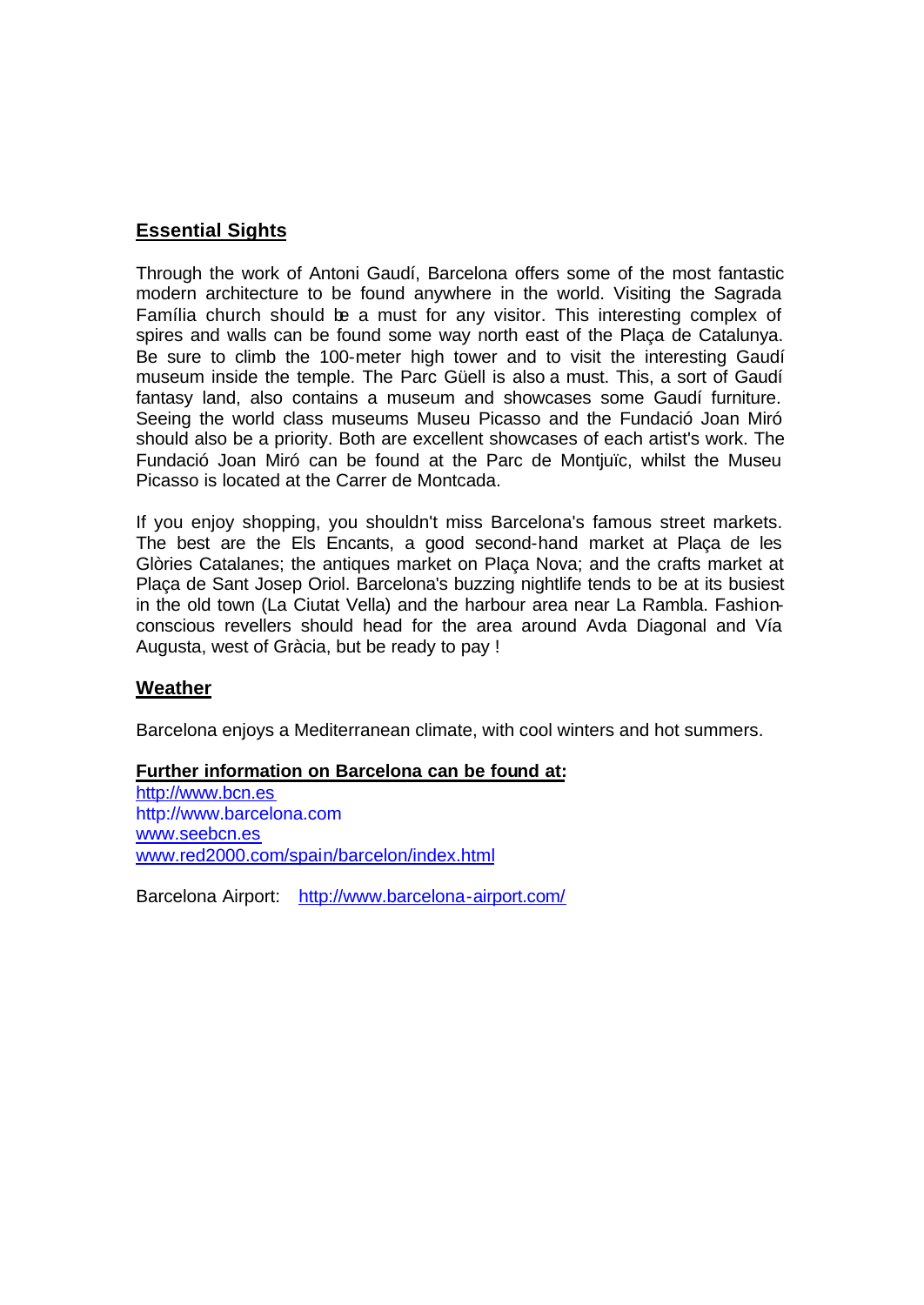**Local Transport Map**



To access this online please see:

http://www.tmb.net/cat/metro/metro\_planol.jsp